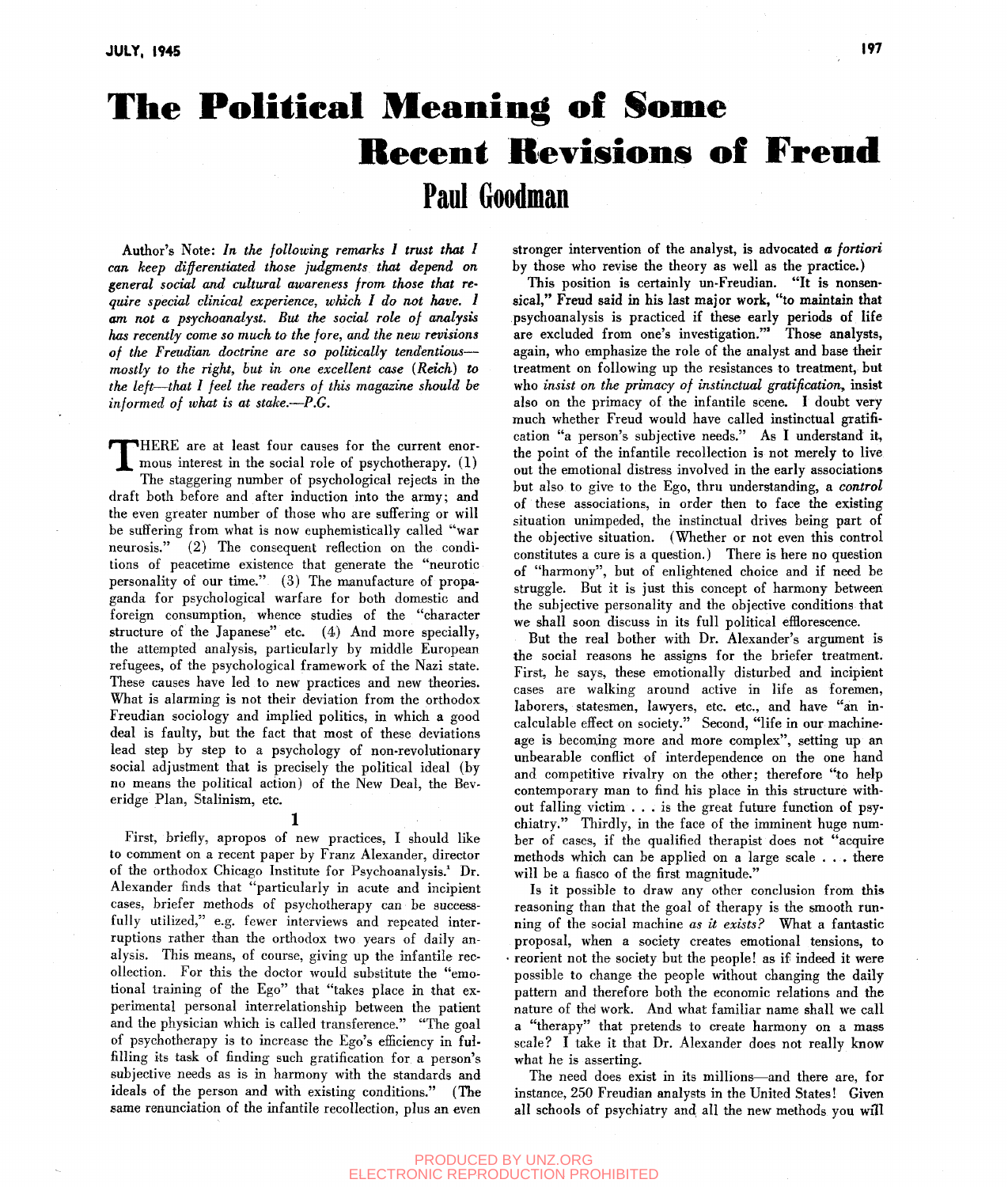(including the Army's narco-synthesis), there will be a fiasco; but the society that has maneuvered itself into two world wars is used to fiascos. Who can deny that the only practical mass method is to strike at the institutions and inhibiting mores and to give our sick generation, if not an era of peace, at least a war of liberation?

Let us now turn to a new revisionism in theory advocated most popularly by Karen Horney and with the most intellectual influence by Erich Fromm. Many of the propositions of this school look like the ancient deviation of Adler, but their principle is different and their conclusions, as I hope to show, aim at adjustment not so much to existent society as to the kind of rationalized sociolatry towards which the imperialist nations are headed in their *domestic* policy. (Let me reintroduce the Comtean term, *sociolatry*—i.e., "religion of society"—to refer to the ways in which natural energies are absorbed, sublimated, and verbally gratified in our corporative industrial states.)

To state their position in the most general way, Horney and Fromm diminish the role of instinctual drives to the vanishing point; they find that character *directly* reflects the social pattern and that the source of neurosis is "irrational authority"; they explain anxiety, which with the Freudians they consider the central point in neurosis, solely as fear of such authority; and they regard mental health as the "free" and "spontaneous" action of "personality." I shall try to show that, from a revolutionary standpoint, even when the political slogans resulting from this position are unexceptionable—so that even sound anarchists like Herbert Read have been taken in by them—^they are purely *formal;* they have been deprived of all psychological dynamism; and when we examine the concrete social applications, to find a content for the forms, we find nothing but a roseate New Deal both in peace and war.

Both Fromm and Horney are still at the stage where they find it necessary again and again to show where Freud is in error. In summary:<sup>8</sup> (1) Freud was too biologicallyminded to understand that differing cultural patterns lead to differing character-structures. (2) He was physiological and hedonistic and traced everything to pleasures and frustrations. (3) He was individualistic and considered man as "primarily self-sufficient and only secondarily in need of others to satisfy his instinctual needs." But "individual psychology is fundamentally social-psychology — the psychology, as Sullivan would say, of interpersonal relationships." (4) Freud misinterpreted the relation between character-structure and the infantile life, the erogenous zones, etc., when he thought that the latter caused the former. (On the basis of this critique, Fromm and Horney reject the importance of infantile sexuality, the sexual Oedipus complex, the Freudian characterology and analysis of the perversions, the therapeutic recollection, the psychic apparatus of the Id and the Ego, the theory of the libido, the importance of the unconscious in healthy persons, etc., etc. Yet still they insist that Freud is their great inspirer, etc.)

Without following Freud in every detail, I think it can be shown that every part of this general indictment is either wrong or absurd. But the upshot of it is that, after all the retrenchments and rejections have been made,

### **<sup>198</sup>***politics*

Horney and Fromm commence their own psychologizing with the following residue: (1) On the one hand the inherited instincts are much diminished; in a remarkable passage Karen Horney "equates" the "Freudian instincts" with what she calls "neurotic trends."\* (2) But on the other hand there exists a "personality" apparently sprung from nowhere — for I do not think that any one would say that a speechless child had a personality, and yet they reject the meticulous Freudian history of the forming of personality from the data of prehistory and the cradle.

Now Horney and Fromm—the latter especially moved by the memories of Nazism—turn to the neurotic personality of our time, and they find the key in "irrational" authority. The threats of "irrational" authority put the "personality" in fear of his self-expression; this rouses anxiety; and subsequent behavior is the attempt to regain security by various means, for instance submissiveness, will-to-power, competitiveness, renunciation, suffering, etc' Let me quote:

Freud states that the Oedipus complex is justifiably regarded as the kernel of neurosis. I believe that the statement is the most fundamental one which can be made about the origin of neurosis, but I think it needs to be qualified and reinterpreted in a frame of reference different from the one Freud had in mind. What Freud meant in his statement was this: because of the sexual desire the little boy, let us say, has for his mother, he becomes the rival of his father, and the neurotic development consists in the failure to cope with the anxiety rooted in this rivalry in a satisfactory way. I believe that Freud touched upon the most elementary root of neurosis in pointing to the conflict between the child and parental authority and the failure of the child to solve this conflict satisfactorily. But I do not think that this conflict is brought about by the sexual rivalry, but that it results from the child's reaction to the pressure of parental authority, the child's fear of it and submission to it. Before I go on elaborating this point, I should like to differjective, based on the competency of the person in authority to function properly with respect to the task of guidance he has to perform. This kind of authority may be called rational authority. In contrast to it is what may be called irrational authority, which is based on the power which the authority has over those subjected to it and on the fear and awe with which the latter reciprocate.

But why does the child *fear* the parental authority if not because he is being deprived of something? What he is because he is being deprived of something? What he is being deprived of is continuous attention, breast-feeding, loud shouting, immediate elimination, the opportunity of being continually present and prying, (later) masturbation, etc. All this is the motor of the Oedipus complex, but it is the instinctual life from which these authors resolutely turn away. To Freud the "root" is not in the rivalry, but in the repression, as is proved by his repeated statement that in every psychoneurosis there is a core of *actualneurosis,* the term applied to anxiety that is the direct transformation of repressed libido.' Consider a child in a tanturmanum ut represseu monus. Consider a china in a can-It tunit would one say that this is jear of tage at frustration. It is just the energy of the frustration that explains the energy of the fear. One does not see that a small child fears a big man with a gruff voice any more than he would a tree, until he comes to associate the image with a de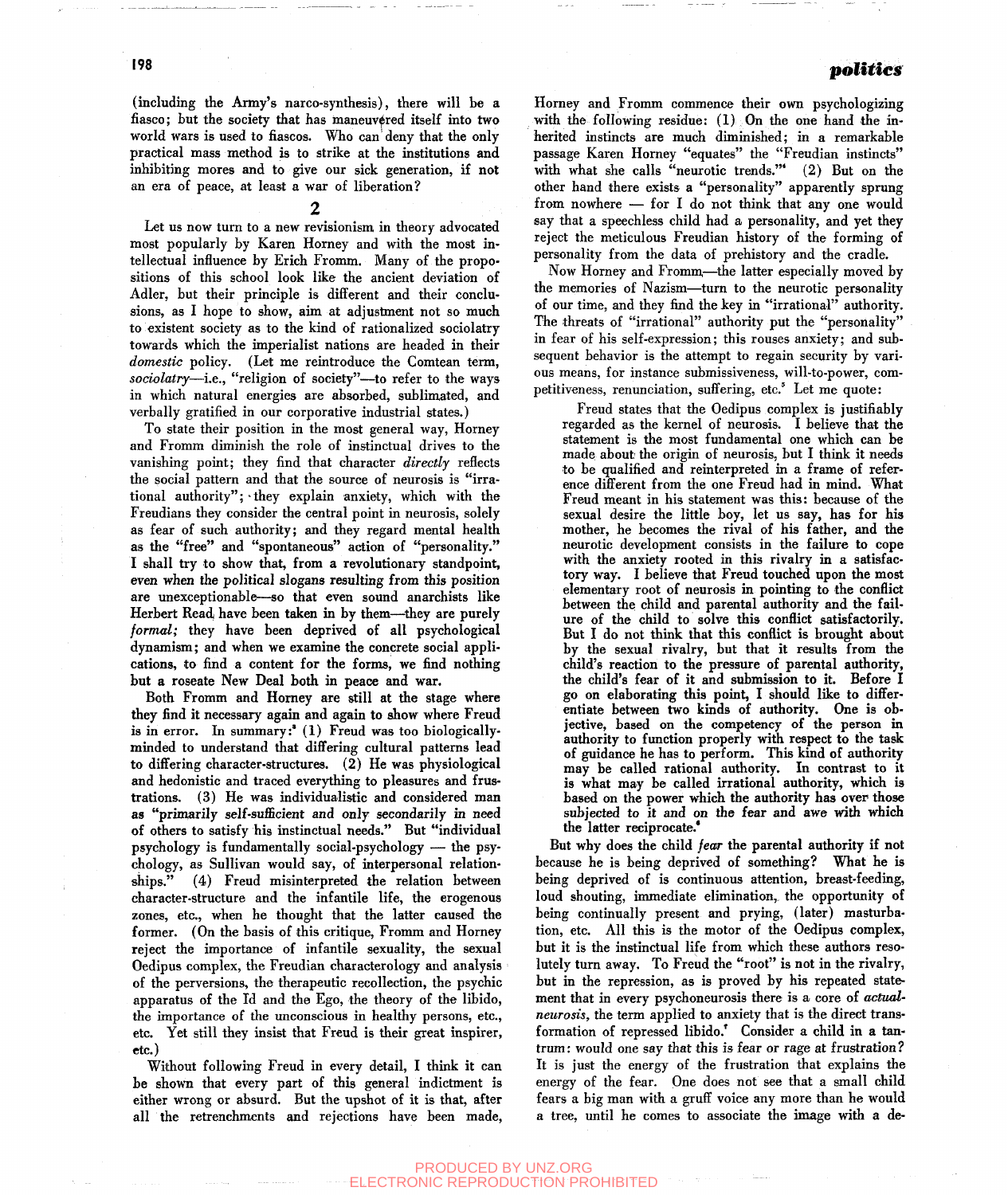privation. The neurotic, says Horney in a typical passage, seeks desperately to be loved because he thinks, if you love me, then you will not hurt me.' Yes, says Freud, but this is because it was originally the fact that they didn't love him that hurt him, and he is trying not only to be safe now but even more to make up for the past deprivation. If the inheritance of the infant, as I have been arguing, is socially colored thru and thru—and this must follow from the fact that the human child is so long helpless and yet has managed to survive — then every withdrawal of love or continuous attention must gravely wound not the personality (that comes later) but the whole body of the instincts. This is just what Freud expresses when he says that very many of the instincts are erotic; eros is the impulse of object-union even prior to the organization of the Ego.

The child's free personality, say Horney and Fromm, is endangered by the irrational authority, therefore he is anxious. On the contrary, says Freud, there is as yet no definite personality, but deprivation is inevitable by *any*  authority, rational or not and whether embodied in single persons or not; the result of these very deprivations is that now the Ego, retrenching to avoid further suffering, is constituted as a closed system *against* the instincts, by repressing the instincts. Hitherto the Ego was a part of the Id, it was the agent, the artist, the informant, and the social-interpreter of the instincts: this is "the strength of the Ego.'" Now, having repressed the instincts, and especially when it has incorporated the external authority into itself (the super-Ego, heir of the Oedipus complex), it fears the instincts foreign to it: this is "the weakness of the Ego".\* Neurotic anxiety is the threat against the Ego by the instincts that burst free from repression.

According to Fromm, the obstacle to general psychological health is the presence, in the family and the culture, of irrational authority. According to Freud, the obstacle is the presence, in all civilization — so he thinks — of instinctual deprivation.

#### **2** *(a) The "Free Personality" as the Social Unit*

What then is mental health? Practically, according to Freud, it is the opening-out of the Ego, and the relaxation of the demands of the super-Ego, sufficiently to come to recognize the irrepressible instinct as its own. Ideally though I do not recall that Freud goes this far  $-$  it would be the opening out and flexibility of the Ego to recognize every demand of the unconscious and adjudicate its claims, remembering always that it is only an agent.

According to Fromm and Horney, mental health is primarily the absence of irrational authority; what is then given is "independent personality", a "free character structure." Since I am, not sure what this means, and since it is the jumping-off point for the social philosophy, let me quote some further descriptions. It is "a person who has emancipated himself from oppressing authority, who does not submit nor is an automaton conforming to other people's expectations; he has attained the strength and integration to be himself.'"" He has "a conviction of his own integrity and thereby his identity, based on a self which is unique and indestructible because it is rooted in his own genuine and 'original' act of being."" (Is not this narcissism?) "The individual's greatest strength is based on the maximum of integration of his personality, and that means also the maximum of transparence to himself."" He is spontaneous: "Spontaneous activity is free activity of the self. . . . Only if a man does not repress parts of his self, only if he has become transparent to himself, is spontaneous activity possible."" (Are we to conclude from these sentences that the free person has no unconscious? This is indeed the end of psychoanalysis!) As *examples*  of free character-structure, Fromm mentions artists and uninhibited children; but these examples are preposterous: what artist would say that his good work is his work or that, as a creator, he is transparent to himself? and what is more clear, in the behavior of a child, than that it wells from the unconscious and is not "integrated?"

But if the Id, with its dark infinity, is absent from the psychic apparatus of the free personality, where is the *content* rather than the form, of the spontaneity to come from? In Freudian terms, spontaneity - e.g. spontaneous wit—is the emergence of contents of the id called forth by and transforming some objective reality;" this is a process familiar to every artist. But the "free personality" is known through and through.

"A character-structure characterized by freedom." Now it is axiomatic with both Horney and Fromm that a character-structure and its attitudes can be defined independently of past causes, (e.g. sadistic-anal); and likewise independently of present acts; thus "love is a lingering quality in a personality which refers in its manifestations to certain 'objects' but which is not brought into existence by these objects."" Then, apart from causes and effects, what is the free character as such? It is free, spontaneous, capable of love and productiveness; it can promise and contract; it is imbued with rational faith. Freedom is— to depend on oneself. And spontaneity is—to be oneself. Love is "the passionate affirmation of another on a basis of equality with mutual respect for each other's integrity";" does not this sound like loving oneself?\* But on what else could love crystallize if we have severed the arc extending from the unknown past through the self into the present? To promise is—^to remain identical with oneself. Ah, but the proper object of rational faith is the triumph of the democratic ideals!

So it is this independent personality, this pure freedom, absolutely without a past and conceivably without a present, characterized neither by bodily traits nor by social experience, without an unconscious and transparent through and through, and with a very thin collection of instincts (for the "Freudian" instincts are neurotic trends)—it is this figment that is the unit of a free society? With what content is this negation to be filled?

#### **2** *(b) "Rational Authority" and Democratic Ideals"*

Let us turn to the rational authority which is congenial to the free character-structure. It is "objective, based on

<sup>\*</sup>Lest the reader think this paragraph unfair, let him ponder on this sentence of Horney: "Generally speaking, the striving for reassurance not only may be as strong as instinctual drives, but may yield an equally strong satisfaction."" That is to say, the satisfaction it gives is of the order of an orgasm. Can one avoid calling "personality" a narcissistic object?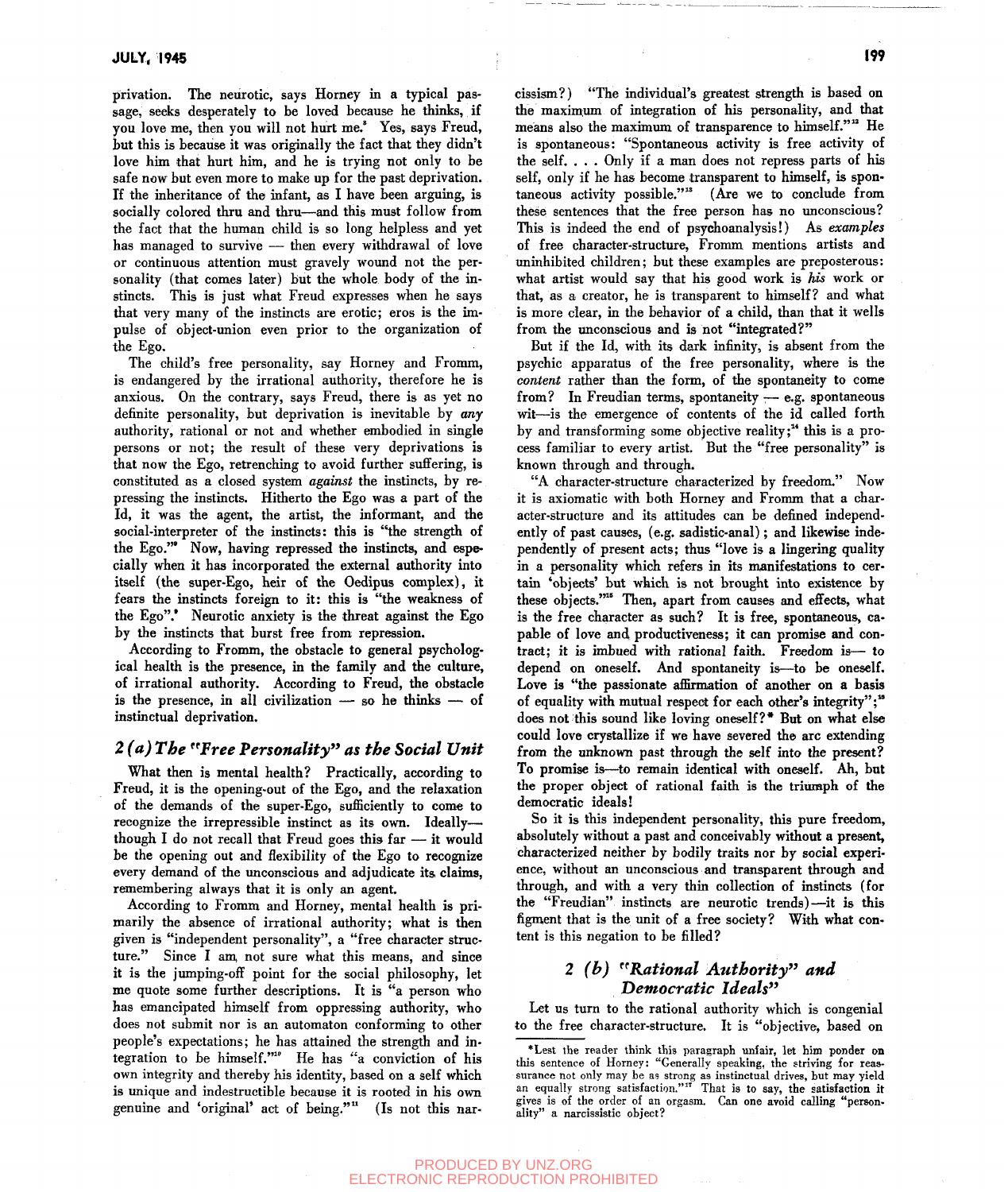the competency of the person in authority to function properly with respect to the task of guidance he has to perform.' The acceptance of his leadership is rooted in "the conviction based on their own thinking and critical appraisal of the ideas presented." Further, "there is no society, and could scarcely be one, without authority and leadership.""

First, how is a child supposed to decide on the competency on objective grounds? Children are certainly very astute and intuitive in assessing affection and even honesty, but this is done by emotional rapport (it is just here that adults, more inhibited, go astray); surely an objective test is beyond them: to them a rational authority is simply an authority. But secondly, when the authority is far off, hedged round with special and technical knowledge, in a system beyond any one man's experience, does even an adult feel that he can decide competency? We are recently well acquainted with authorities that on objective grounds of military expediency, or the grounds that careless public criticism might create international complications, have been unable to present their "ideas." Does the free personality still extend his trust? *for how long?* But are we to assume that Fromm is speaking of simple matters, in everybody's ken and which a frank fearless gaze cannot fail to penetrate? Not at all! "The Nazis," he says, "will presently discover that the modern industrial system is incompatible with irrational kinds of faith.'"" It is the *modern industrial system* in which a free personality is supposed to put his trust in competent authority! a system which in itself, under whatever authority, would be tolerated for a moment only by such long habituated maniacs as ourselves. Is not the content of the free character-structure becoming familiar?

There is only one kind of matter that the frank fearless gaze of a child or of a sane man can infallibly penetrate: his strong desires and daily acts. Is he hungry? sexually satisfied? is the work of his hands immediately satisfactory? It is the direct action of these immediate instincts that has the power to make a revolutionary change; there is no need to mediate these things through the formal questions of whether the authority is rational and whether one is technically free. The social cohesion exists prior to the delegation of authority. Authority is delegated *pro tempore*  whether to a man or to a system of institutions. Freedom consists not, as Fromm says, in the agreement to participate as an equal member in a vast social system, even if it were known through and through (which it is not and will not be), but in the continuing revolution of new demands and ideas as they emerge from the depths, called forth by and transforming the reality, including the institutions. A free society is one that is peacefully permeable by this revolution.

"As long as mankind has not attained a state of organization in which the interest of the individual and that of society are identical, the aims of society have to be attained at a greater or lesser expense of the freedom and spontaneity of the individual. This aim is performed by the process of child-training and education. .. . It is the belief of the progressive forces in society that such a state is possible, that the interest of society and the individual need not be antagonistic forever."<sup>20</sup> What is the desirability, or the meaning, of having the interest of an individual and a society *identical?* But the important point is what to do about the antagonism: is there not the possibility that masses of people might regain freedom and spontaneity, full of content, by resisting the greater or lesser exploitation? In such a case might it not be, from time to time, precisely the disorganization of society, rather than the increasing organization, that is called for? Why do the aims of society *have* to be attained? I am not raising an idle question, for the answer to it determines, for instance, the curricula of different progressive schools. And is it not really an error to speak of men and Society, with a big S (I am not referring to the natural societies of families and friends), as equipollent?—for the freedom and spontaneity of men are natural, but the institutions have been made.

What, according to Fromm, is the social structure that would make possible a free character-structure? First, he says, we must have the Rights already achieved: "the fundamental right of representative government"—the Bill of Rights—and the new right that "society is responsible for all its members; no one shall be frightened into submission and lose his human pride through fear of unemployment and starvation."<sup>21</sup> A psychologist who lays all his emphasis on the relation of man to society, finds that representative, not direct, government, is a fundamental political act! And a progressive who looks for the end of the exploiting system finds that society is responsible for its members and not that they must learn to be responsible for themselves!

Secondly: "The irrational and planless character of society must be replaced by a planned economy that represents the concerted effort of society as such. Society must master (!) the social problem as rationally as it has mastered nature." This is the language of an anti-authoritarian. "Today the vast majority of people have little chance to develop genuine initiative at the particular job they are doing. Only in a planned economy in which the whole nation has rationally mastered the economic and social forces, can the individual share responsibility and use creative intelligence in his work."<sup>"</sup> This is simply false. The experience of anarchist groups, wherever they have had a chance, disproves it." What he pictures is Stakhanovism. If he gave the slightest thought to actual conditions of industry he would realize that the initiative and ingenuity of the individual worker require precisely the loosening and decentralizing of the economy, which in most ways is already overplanned. "Unless planning from the top," he goes on to say, "is blended with active participation from below, a planned economy will lead to renewed manipulation of the people."<sup>23</sup> Why need there be a blend? Why cannot the economy be primarily and progressively managed from below, as in the proposals of the anarcho-syndicalists? (Is one supposed to think that Fromm is honestly ignorant of such possibilities?)

#### 2 *(c) The System of Sociolatry*

The method of Fromm and Horney is to empty out the soul and then fill it. It is filled with social unanimity and rational faith: "The aims of the individual and society are identical."

By deciding in principle that character-structure is the institutional pattern, rather than the effect of conflict be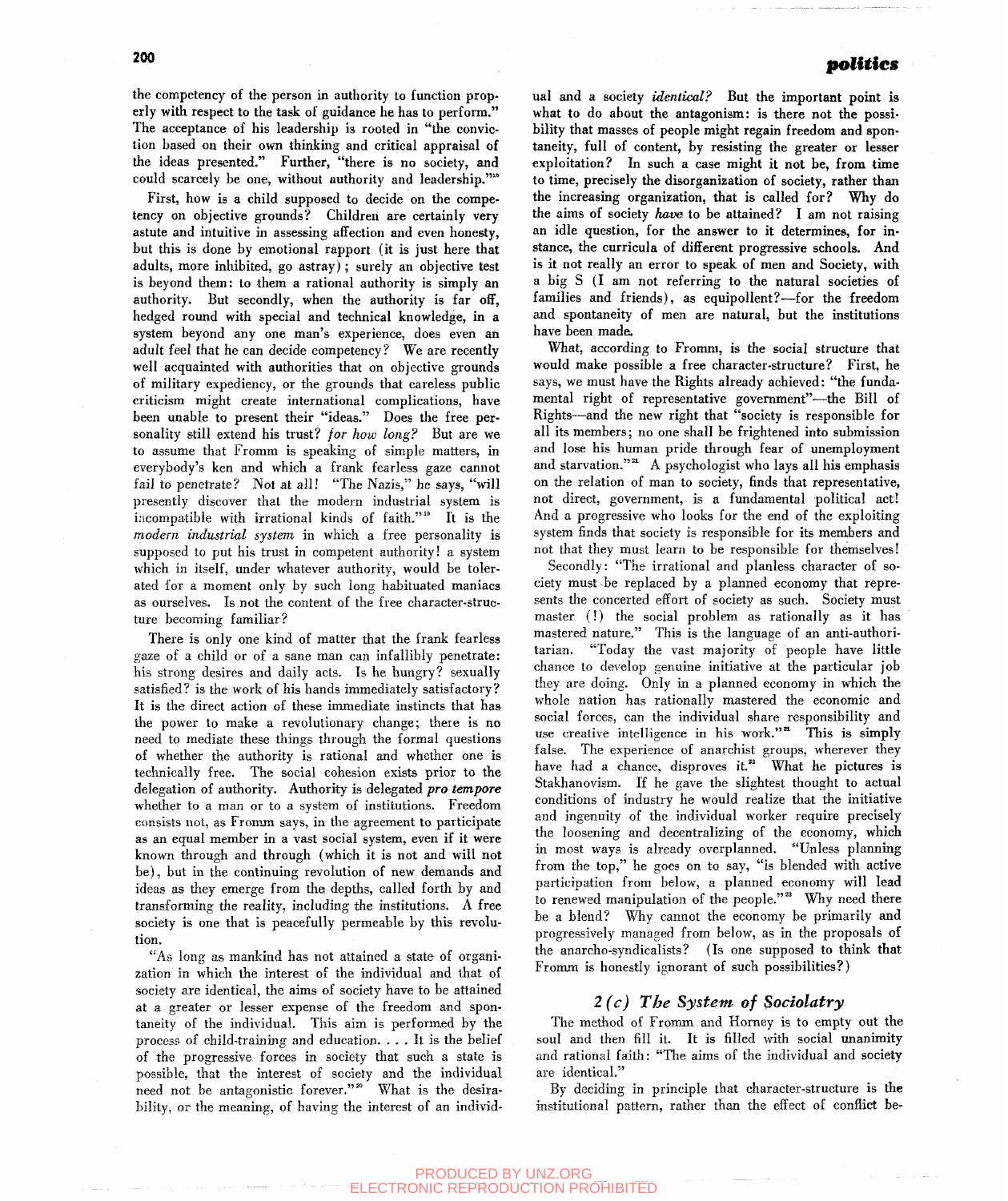tween instinct, including social instinct, and the institutional pattern, it then becomes easy to conceive a "free society" that does not oppress the "free personalities." Easy, so long as the discussion is purely formal and juridical. But: (1) what if the political content of the structure then proves to be the Four Freedoms and "modern industrial life?" And (2) what meanwhile has happened to the revolutionary dynamism of instinctual conflict to bring about any institutional change at all?

On the one side we have the free personality: by definition it is not neurotic, for it has neither conflict nor dream. Its desires, such as they are, are transparent, for they are just what institutional approval keeps in the forefront of consciousness; another institutional pattern would alter their number and intensity; there is little in them that is natural, irreducible, or culturally dangerous. But *on the other side,* the social bond itself is nothing but the mutual reflection of these self-secure integrities. Recall the definition of love. Is not this the very picture of a small academic? Where is there a place in this hall of mirrors for either personality or fraternity?

What is rational faith?

"To survive man needs faith. To survive in the world of the present and the evolving future, every one will need rational faith. It is only in a social order in which the democratic ideals are being more and more fully realized that the needed rational faith

"In the course of the development of mankind the objects of faith have become more and more rational and have come into an increasing close relation to practical questions of social and political organiza- $\lim_{n \to \infty} \frac{1}{n}$ 

"While solidarity and mutual obligation receive considerable stress in time of war, the tendency in peace time has been to develop irresponsible egotism.'

We need not go far, I think, to find what is meant by rationality, solidarity, and responsibility (where have we heard this word?): it is what the democratic regimes have more and more been tending toward on the whole, and the war-time morale that you may feel by stepping outside without a raincoat is a quite good sample.

What is the content of rational faith? it is the extension of the *attitude* of freedom. And what is the act of the attitude of freedom? it is the *attitude* of participation in the social solidarity. And what is the goal of the attitude of participation? it is the attitude of mutual respect for each other's integrity. . . . At no point in this rigmarole is there *ever* any content!

Meanwhile the content is clear as day: it is the continued and more efficient working, without nervous breakdowns, *and more efficient working, without nervous breakdowns, of the modern industrial system, war and peace.* This is taken for granted!

Now nearly a century ago, in the time of Louis Napoleon, the heir of the revolution of '48 (yes! just as the super-Ego is the heir of the Oedipus complex)—a great man, Auguste Comte, with far more psychological inventiveness than your Fromms and Horneys, conceived of his *System of Sociolatry,* a rational faith for the spiritual organization of men, so that the modern industrial system could continue to work more efficiently, war and peace. Compared to the Sociolatry, Fromm's system is as yet a pale imitation.

**3** 

What a pleasure it is to turn from this philistine ethical culture to a Freudian deviation to the left! I am referring to the work of Wilhelm Reich, expelled in 1933 from the International Psychoanalytical Association because of his insistence on carrying into social action the obvious implications of the original instinct theory (along with related revolutionary economic demands). This insistence has not endeared him to the Marxists either, though he is a Marxist. Whether or not one follows Reich in all his theoretic deviations—and it seems to me that, lacking in Freud's beautiful intuitive centrality among the sciences of Man, he misses the point of the complexity of Freud's discussion of the psychic apparatus—nevertheless, in what refers to immediate social agitation, he applies what is so fundamental and undeniable in Freud to evils that are so glaring in society, that one must agree absolutely. Considering the appalling proportion of neurosis on any criterion, and which on his own criterion of "true orgastic potency" and the orgasm reflex includes the *vast majority of the population,'^* Reich shows the futility of medical treatment of a few cases; he argues that analysts who do not lend their authority to immediate general sex-liberation in education, morals, and marriage, are no true doctors. He demonstrates in case reports that persons restored to sexual health and animal spirits simply will not tolerate the mechanical and routine jobs they have been working at, but turn (at whatever general inconvenience) to work that is spontaneous and directly meaningful.

"If the work in which they were engaged lent itself to the absorption of real interest, they blossomed out. If, however, their work was mechanical as e.g. that of an employee, a merchant, or a clerk, it became an almost unbearable burden. The difficulty which now made its appearance was hard to overcome. For the world was not geared to a consideration of human interest in work. Teachers who, though liberal, had not been particularly critical of present-day education, began to feel the usual manner of handling children as painful and intolerable."

"The changes occurring in my patients were both positively and negatively ambiguous. Their new attitude seemed to follow laws which had nothing in common with the usual moral concepts and demands, laws which were new to me. The picture presented at the end by all of them was that of *a different kind of society."* 

"The individual with a 'moral' structure appears to follow the rigid laws of the moral world; in fact he only adjusts outwardly and rebels inwardly. Thus he is exposed in the highest degree to an unconscious compulsive and impulsive anti-sociality. The healthy self-regulated individual does not adjust himself to the irrational part of the world and insists on his natural rights."

He concludes that the repression of infantile and adolescent sexuality by family, school, and church, and by such conditions as inadequate housing and economically forced abstinence, is *the direct cause of the submissiveness of the people to present political rule of whatever kind;* but that propressed persons permeated provide for themselves a society difference beddie and order and orderly enough  $\frac{1}{1}$ 

"The participation of the industrial workers in the *management* of production and distribution, in con-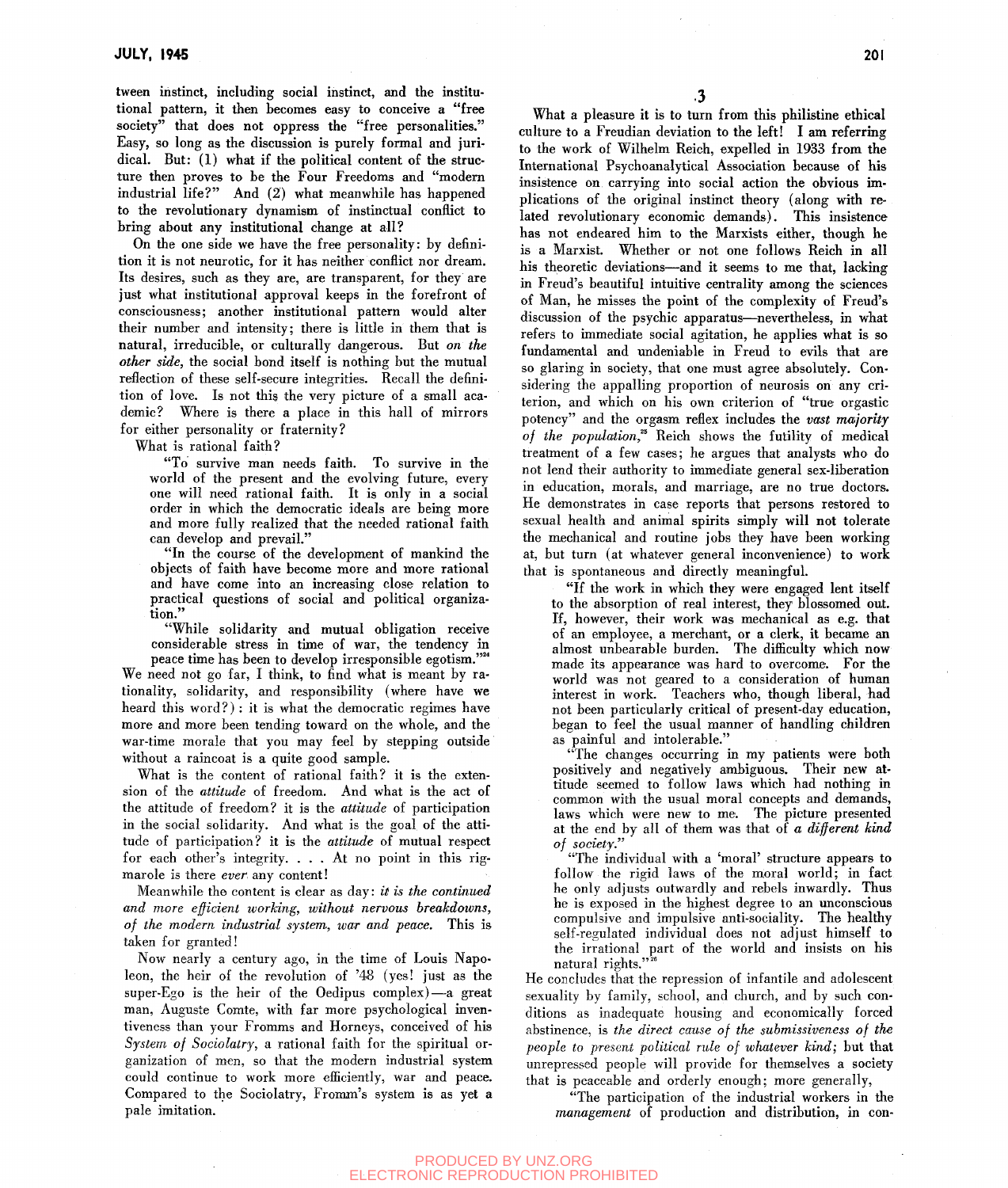trast to a representation of their interests by parties or trade unions, in which the workers themselves remain passive."

How does he come to all this?

First he returns to Freud's original observation of the libido-economy: *the energy of anxiety is the energy of repressed sexuality.* In the condition of actual-neurosis (brought on e.g. by habitual interrupted coition or a sudden renunciation of masturbation) it is the entire cause of the anxiety, and in every psychoneurosis there is a core of actual-neurosis. This is the position that Freud later declared to be, not false, but of secondary importance," when he came to lay the emphasis on the fearful perception of the punishing authority and the systematizing of the Ego against the instincts (and Horney, as we have seen, took this second position and left out the cause of the fear). But Reich argues as follows: it is the *core of actual-anxiety* that makes vivid the anticipation of punishment, for one cannot have a vivid *image* without a source of energy from within; then the fearful anticipation leads to a repetition of the inhibition and this of course redoubles the actual-anxiety, and so forth; thus, actual-neurosis leads to psychoneurosis.

To turn the fright of a really experienced punishment into an habitual state of fearfulness and submissiveness takes very little deprivation to begin with, *unless the circle is broken by positive gratification*. It is not sufficient to reduce the unconscious associations; unless the patient has positive sexual satisfaction, if only by masturbation, the cycle of anxiety will recommence. To avoid the inner tension and the anxiety, the child then tenses his muscles and holds his breath and literally constructs a characterarmor against his sexuality: this becomes, as many thickness as are added, the "moral character" described above." Therefore, by- an analysis of character and neurosis, we see how Reich must be led to consider the vast majority as sick, and to hold that there must be a revolution in morals and economy, perhaps especially with regard to adolescence, for it is then that the instincts resurge through the armor and give the possibility of real gratification. Likewise, in medical therapy itself Reich adds to the Freudian goal of uncovering and reliving the conflicts, the absolute need of actively effectuating orgastic potency and gratification. A moment's reflection will show how profoundly this must alter the role of the physician.

(In order to base a "different kind of society" on instinctual liberation alone, Reich gives a picture of the instinctual life which, it seems to me, is excessively simple and Rousseauian. But *at the present moment* this picture is perfectly adequate as a kind of "minimum demand" that broad masses can unite on.)

#### 4

Let me summarize the argument of this essay: I have tried to show how, in the present situation of admitted mass neurosis, three different theories of neurosis directly imply three different political philosophies:

1. HORNEY-FROMM: The Core of neurosis is the defeat of personality in the conflict with irrational authority; therapy is the reduction of such authority; and free society is the competent rule of representatives of free personalities. The

instincts are largely out of the picture. We saw that such a society is only formally desirable; that like any juridical formula it is true as a negative check, e.g. against exploitation; that such content as is indicated seems very,like the ideal of the industrial status quo; and all revolutionary dynamics to bring about any change has vanished. This is the psychology of the coming sociolatry. (In Freudian terms: *erotized Ego.)* 

2. REICH: Here the core of neurosis is in the deprivation of instinctual satisfaction, and the aim of therapy is to give instinctual satisfaction. Orgastically potent people will not tolerate authority or present-day industrial forms, but will instinctually create new forms. The role of the judging and deciding Ego is left largely out of account, and the instincts are considered correspondingly simple and compatible. At present, such a theory is acceptable in every *positive* detail (though not always in what it denies); it has enormous revolutionary dynamism. It is the psychology of the revolution. *{Rationalized Id.)* 

3. FREUD: The core of the neurosis is the defense of the Ego against the instincts, and the aim of therapy is to make the Ego again part of the Id. Good society (as we shall immediately discuss it) is the maximum of happiness possible to the non-rational Id, whose instincts are part social, part anti-social, part inventive, part archaic; culture is an art and science of the ego as the interpreter of reality. But in fact, Freud should but does not say, such an art is possible only *ajter* a thorogoing liberation has set free natural alternatives to choose from. This is the psychology of the post-revolution. *(Ego as part of Id.)* 

#### *Postscript: Freud's Politics*

*I* want to say something about the political writing of Freud.

There is a startling, almost uncanny, apparent contradiction between the therapeutic goals of Freud and his explicit political theory. His therapy is to liberate the instinct and to clarify all transferred and transformed eros to its original form. His politics emphasizes the need for repression of instinct (for even more repression than exists!) and for the sublimation of eros into the social bonds of brotherly love. But first, let us remember this: the environment of the therapy was a qujet conversation between a wise physician and a patient becoming wiser; then one might trust in reason to draw on nature. And the environment of the politics? *Cvilization and Its Discontents* appeared in 1929, when the Nazis were getting their forces;, when it was clear that the Russian revolution, for which Freud had had high hopes" was failing *from within;* when war was coming, yet still there was a struggle for a formula of peace. Then' Freud, an admirer of Lenin, could say that Capitalism had at least the advantage that it was a not absolutely fatal outlet for hostile drives! He was 74 years old, and we know that he was ill and tired.\*

Freud was a poor observer of our culture-patterns; one feels that his experience of social facts was second hand, as if from newspapers. All the more clear was his wonder-

<sup>\*</sup>The earlier work, *Mass Psychology and the Analysis of the Ego,*  to my mind contains most of what is valuable in all the books on the psychology of authoritarian states.